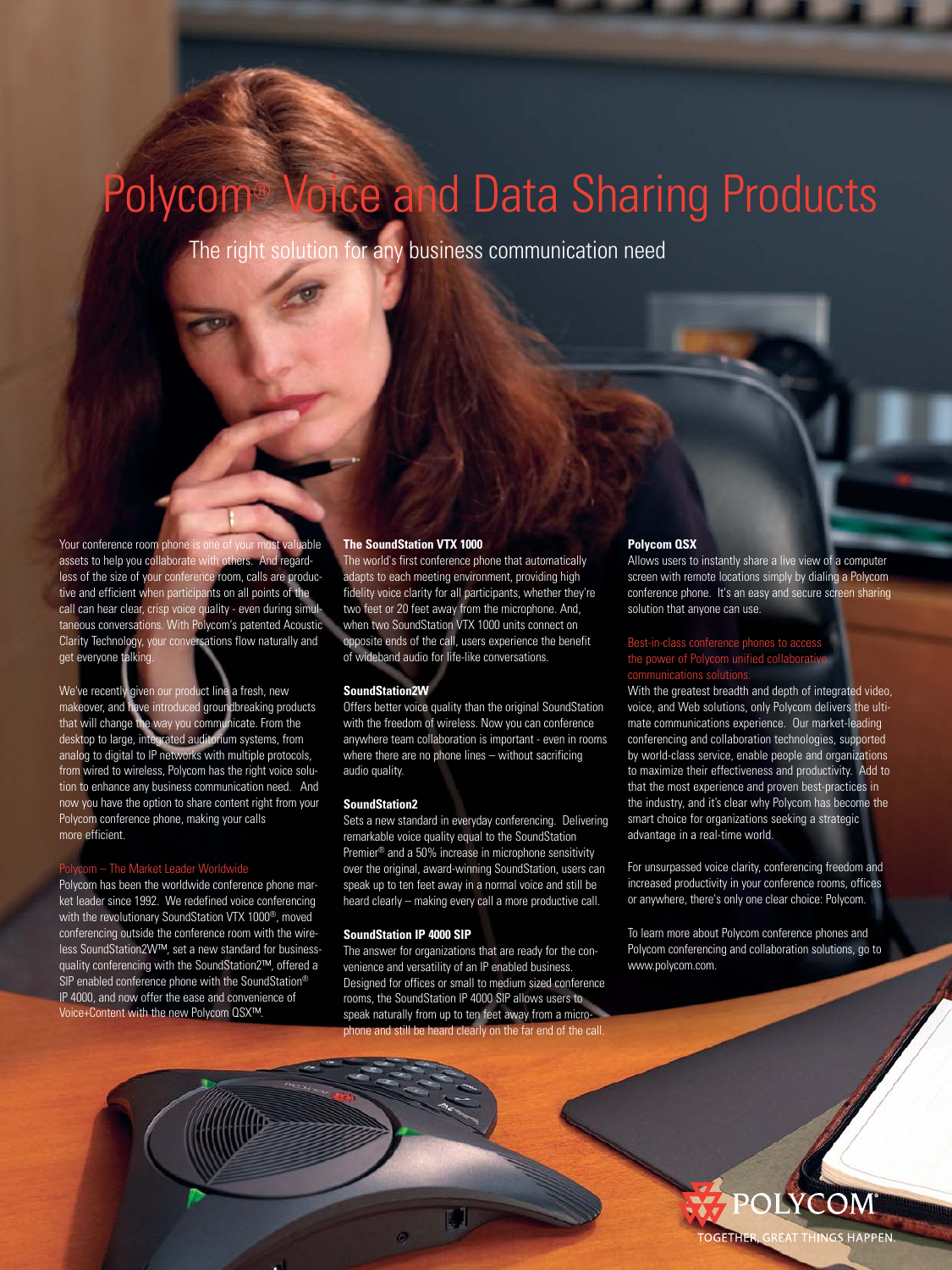





VoiceStation<sup>®</sup> 300/500 SoundStation<sup>®</sup> IP 4000 SoundStation2<sup>™</sup> SoundStation2W<sup>™</sup>

spaces, with Bluetooth available. offices or small to medium sized medium<br>conference rooms. or executive important executive important executive important executive in rooms.

The quality of Polycom designed SIP Conference phone for your The new standard for business- Wireless freedom to conference<br>for offices and small meeting IP enabled business. Perfect for quality conferencing in small to an IP enabled business. Perfect for quality conferencing in small to anywhere team collaboration is offices or small to medium sized medium rooms or executive important – even in rooms where Feature conference rooms. Conference rooms. Conference rooms. Conference rooms. Conference rooms. There are no phone lines.

| <b>Acoustic Clarity Technology</b><br>For simultaneous natural conversion - the industry's best full duplex |                             |            |                             |   |
|-------------------------------------------------------------------------------------------------------------|-----------------------------|------------|-----------------------------|---|
| <b>Network connectivity</b>                                                                                 |                             |            |                             |   |
| Analog network                                                                                              | $\blacksquare$              |            | П                           | П |
| Digital PBX (Nortel Meridian, Avaya DEFINITY)                                                               |                             |            |                             |   |
| IP Connectivity <sup>1</sup> - SIP                                                                          |                             | П          |                             |   |
| <b>Voice quality</b>                                                                                        |                             |            |                             |   |
| Automatic mic selection - only one mic is on                                                                |                             | <b>COL</b> | −                           | ш |
| at a time to remove "in the well" sound                                                                     |                             |            |                             |   |
| Automatic Gain Control                                                                                      |                             |            |                             |   |
| World's first wideband conference phone                                                                     |                             |            |                             |   |
| $(7 kHz) - 2X$ the bandwidth of ordinary<br>telephones (3 kHz) for extra clarity                            |                             |            |                             |   |
| Noise reduction - automatically                                                                             | П                           | П          |                             | П |
| reduces noise from fans, projectors, PCs,                                                                   |                             |            |                             |   |
| and HVAC                                                                                                    |                             |            |                             |   |
| <b>Other features</b>                                                                                       |                             |            |                             |   |
| Upgrade your phone remotely with new                                                                        |                             | п          |                             | п |
| software downloads                                                                                          |                             |            |                             |   |
| Connect your phone with external system                                                                     |                             |            |                             |   |
| for greater room coverage                                                                                   |                             |            |                             |   |
| 2.4 GHz and 1.9 GHz Wireless technology with<br>64-bit voice encryption                                     |                             |            |                             | п |
| Bluetooth wireless technology for mobile phone                                                              | $\blacksquare$ <sup>3</sup> |            |                             |   |
| and computer connectivity                                                                                   |                             |            |                             |   |
| Applications Ports: mobile phone and computer connectivity <sup>2</sup>                                     | $\blacksquare$ <sup>3</sup> |            |                             | П |
| Adjust the bass and treble to your personal                                                                 |                             |            |                             |   |
| preference                                                                                                  |                             |            |                             |   |
| Graphical LCD and expanded user interface                                                                   |                             | П          | $\blacksquare$ <sup>3</sup> | П |
| 2 external mics supported                                                                                   |                             | г          |                             | г |
| Supports Polycom Vortex <sup>®</sup> installed                                                              |                             |            |                             |   |
| room systems                                                                                                |                             |            |                             |   |
| Integrates with Polycom VSX™ video conferencing systems                                                     |                             |            |                             |   |
| Integrates with Polycom Global Management System™                                                           |                             |            |                             |   |
| <b>Voice+Content</b>                                                                                        |                             |            |                             |   |
| Polycom QSX integration                                                                                     | $\Box$ (QSX 400)            |            | $\Box$ (QSX 400)            |   |
|                                                                                                             |                             |            |                             |   |



<sup>1</sup> H.323 and 3Com NBX Connectivity with SoundStation IP 3000. Please see www.polycom.com for a list of SIP Technology Partners that have certified the SoundStation IP 4000 product.<br>- Not all mobile phone models support th